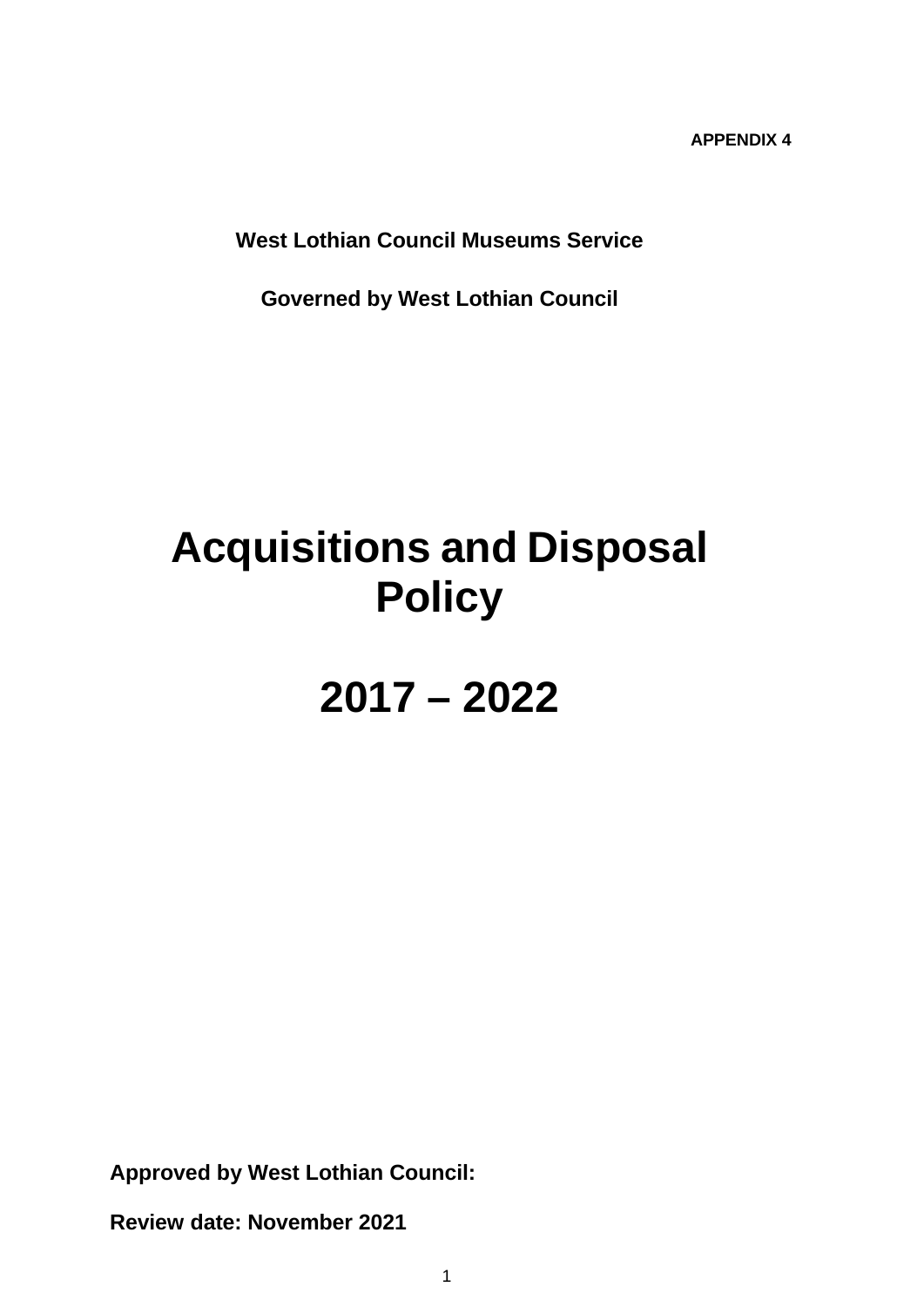# **1. Statement of Purpose**

Mission Statement: To enhance the quality of life in West Lothian by providing a museums service that serves the educational, cultural and leisure needs of our communities now and in the future.

Motto: Preserving the Past for the Present and Future

Key Outcome: WLC requires all its Heritage Services to make heritage resources available to our communities. The Museums Service seeks to fulfil this demand by working to ensure that:

## **Our citizens have an appropriate museum collection held in trust for them, which is well safeguarded, researched and readily available to them now and in the future.**

In pursuit of this outcome the Museums Service prioritises the following activities:

- · Collecting, recording and safeguarding artefacts relating to the historical and cultural life of West Lothian
- · Encouraging life-long learning, inspiration, inclusion and enjoyment by promoting formal and informal access to West Lothian's museum collections
- · Working to quality standards set for West Lothian Council and the national museum sector
- · Working in partnership with accredited independent museums open to the public in West Lothian

# **2. Existing collections**

The existing collections of West Lothian Council Museums consist principally of items relating to the social and industrial history of West Lothian from the late  $19<sup>th</sup>$  century to the present. Particular themes include:

- The history of West Lothian Council and its predecessors, including the civic regalia of the former Burghs
- · The history of the self-help movement, in particular Friendly Societies, including banners, regalia and memorabilia
- The social, domestic and industrial history of areas served by community museums, namely Whitburn, Armadale, Broxburn and Blackridge,
- · Objects associated with individuals native to, or closely associated with, these areas.

In addition the collections include:

- Geological specimens from the carboniferous period relating to the later coal and shale mining industries
- · Archaeological finds illustrating human activity in the West Lothian area from the Bronze Age to the Medieval period.
- · Photographic prints, negatives and slides, both original and copied from loans, illustrating West Lothian history in relation to the object collections.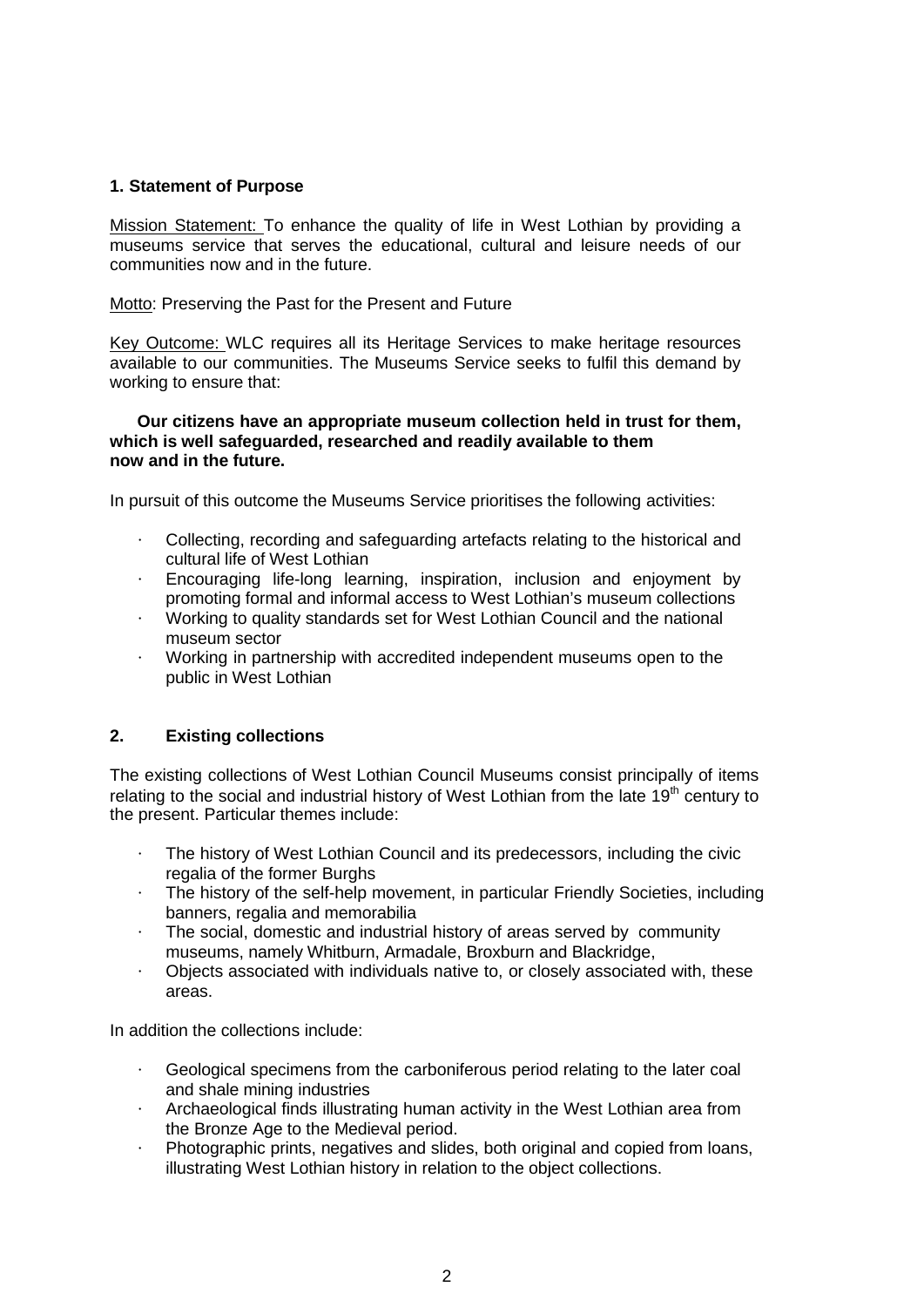# **3. Future Acquisitions**

Set out below are the criteria governing future acquisition policy including the subjects or themes, periods of time and/or geographic areas and any collections which will not be subject to further acquisition.

- **3.1** The Collecting Area for West Lothian Council Museums Service will be the area defined by the boundaries of West Lothian Council as described in Local Government Re-organisation of April 1996. Items relevant to the earlier County of Linlithgowshire but originating out with the present day boundaries may be collected but in consultation with Accredited museums currently collecting in that area.
- **3.2** The period of time to which the collection relates will be from the Carboniferous period to the present.
- **3.3** Items made in, at some point used within, or otherwise provenanced to the West Lothian Council Museums Service's Collecting Area, may be acquired, regardless of their location at the time of acquisition. Where this involves the collection of items from a place within the geographical sphere of influence of another museum, a principle of open actions and good communications will apply.
- **3.4** The mission of West Lothian Council Museums Service (WLCMS) is to enhance the quality of life by providing a museums service that serves the educational, cultural and leisure needs of the community now and in the future. Its key outcome includes collecting objects appropriate to the heritage of West Lothian and making them readily available to citizens. This happens through exhibitions, but also to a large extent through reminiscence work, school and public handling sessions and other outreach services. Accordingly priority will be given to items suitable for handling and educational use and objects related to areas with community museums. Collecting will continue to take into consideration the collecting policies of other local museums (see ¶ 5 below) as well as constraints of storage and conservation requirements.

Items falling into the following subject areas may be collected, always subject to the availability of suitable storage space and environmental conditions and display capacity:

# **3.4.1 Civic and Social History**

Items in this category relate to the history of local government in West Lothian and the history of the communities, which grew up within its boundaries. These are the most extensive categories within West Lothian Council Museums Service's existing collection and will remain collecting priorities in the future. This category includes items falling into four broad subject areas as defined by the Social History and Industrial Classification (SHIC) published by the Museums Documentation Association, namely.:

Community life; Domestic and family life; Personal life; Working life

### **3.4.2 Archaeology:**

West Lothian Council Museums Service is an approved institution for the distribution of Treasure Trove and will seek to receive items appropriate to its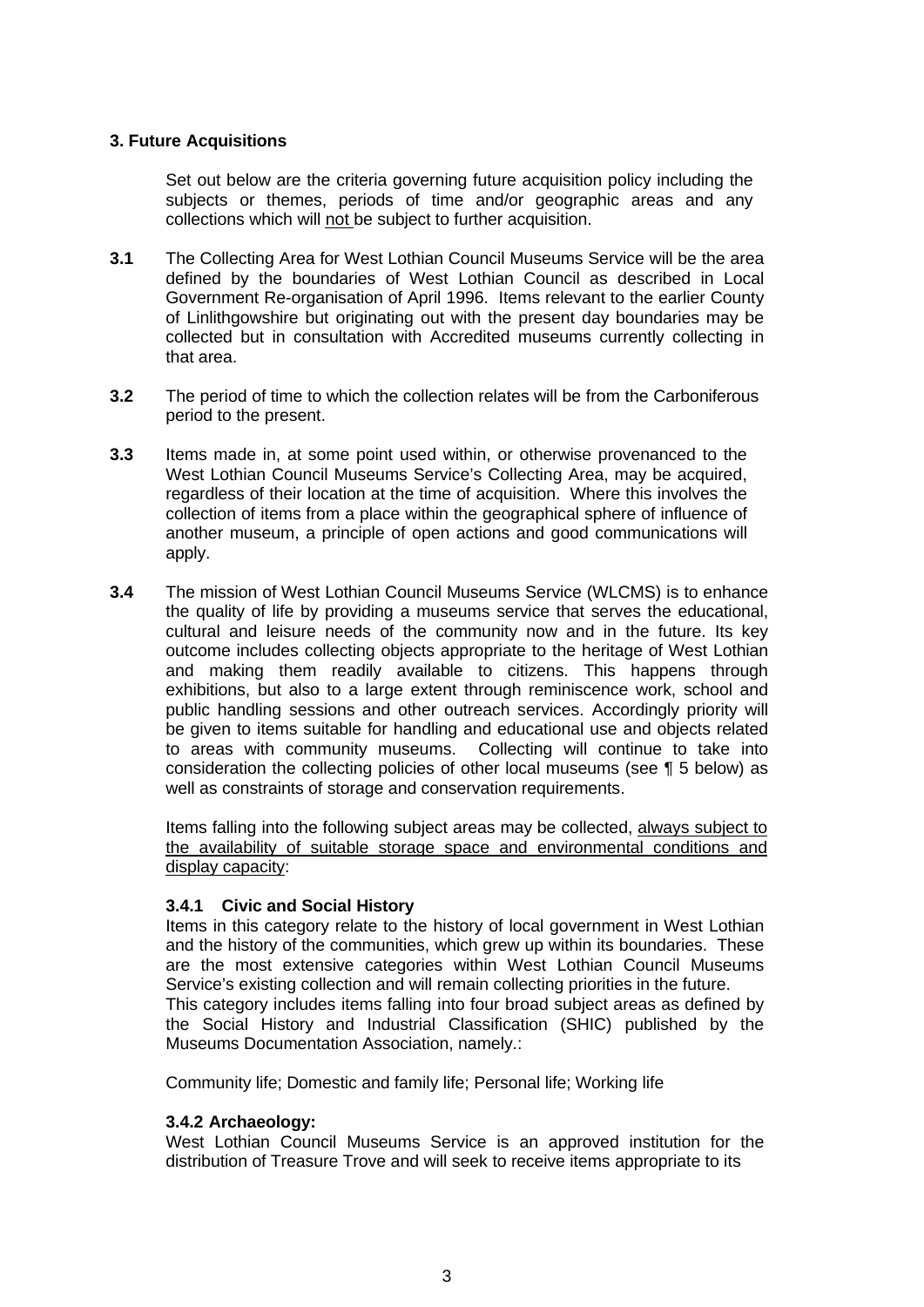collecting area and storage and display facilities. All archaeological collecting will be in accordance with the relevant current legislation (See ¶8.6 below).

Finds which are not claimed by the Queen & Lord Treasurer's Remembrancer, which have come to light as a result of an excavation undertaken by the Council or as a planning condition imposed by the Council are to be deposited with West Lothian Council Museums Service as part of the project design.

Objects dating to before 1707, the Act of Union of Scotland and England may be considered as archaeological (this date is used by the Royal Commission on Ancient & Historic monuments of Scotland). This therefore covers the following periods: Mesolithic, Neolithic, Bronze Age, Iron Age, Roman, Dark Ages, Medieval and Early Modern. Casual finds after this date will be considered for the social history collection unless found on excavation.

For collecting purposes, archaeological objects will be subdivided into three categories:

a) **Artefacts or manuports** - an object which is the product of human art and workmanship, or which has been introduced from outwith the district by human agencies, e.g. pottery, flint, building material etc

b) **Biological specimens** - faunal and floral remains which provide evidence concerning the nature of the environment in which people have lived and which they exploited e.g. wood, grain, pollen, bones etc.

c) **Sites** - the physical remains of permanent or temporary habitation sites. These are often ephemeral and transient and can only practically be preserved in documentary form - in writing, film and drawing. This is nonetheless an essential and integral part of the evidence for human activity in the district. As well as existing in its own right, such evidence must accompany the types of objects outlined in paragraphs a) and b). Evidence in this form will be placed with the West Lothian Council Archives Service for long-term storage and cross referenced to the Sites and Monuments Record maintained by for the council by the West of Scotland Archaeology Service (WOSAS), of which the council is a member and on the archaeological trigger maps prepared by WOSAS for use by the council in the planning process.

### **3.4.3 Photographs, prints and drawings:**

Photographs, topographical prints and other locally relevant material will be collected only for the purpose of enhancing the interpretation of the object collection. West Lothian Council Archives holds the Council's principal collection of original photographs. Original photographs and negatives donated to West Lothian Council Local History Library were in the past accepted by West Lothian Council Museums Service for safekeeping. Such photographs are now deposited with West Lothian Council Archives and Records Centre. Copies of original nonduplicate photographs collected by West Lothian Council Museums Service will be donated to West Lothian Council Local History Library. New work may be commissioned when gaps in the existing collections are identified. The Archivist and the Local History Library will be informed of such commissions.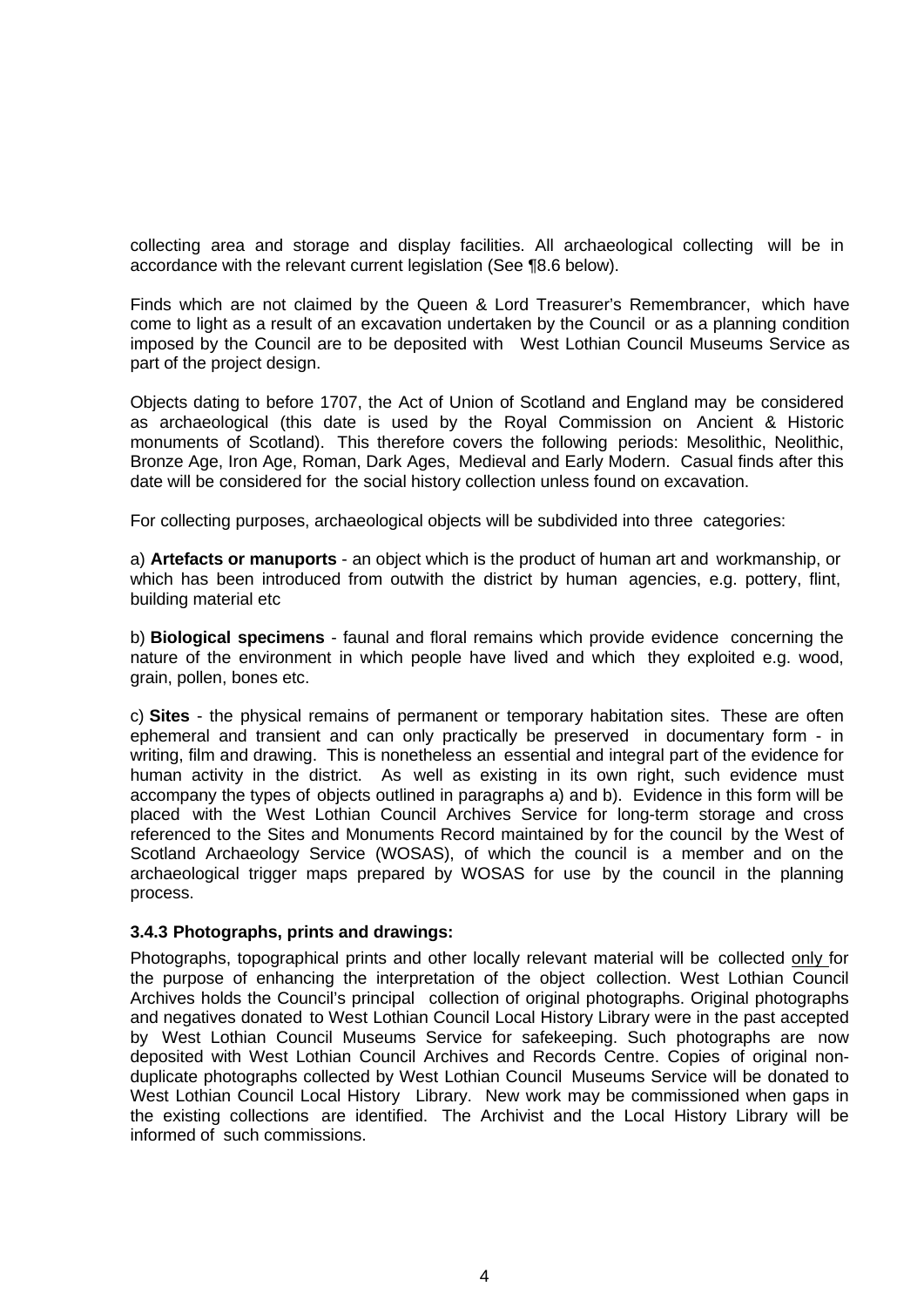# **3.4.4 Architectural material:**

Material including the fabric of a building as well as fixtures and fittings that have been salvaged from West Lothian Council approved demolitions, alterations and maintenance to historic buildings and constructions of architectural merit. This material has been collected in the past, but limitations on storage will prevent future collecting of all but the smallest examples.

# **3.4.5 Public Art and Monuments:**

All externally situated historic buildings and monuments in the ownership or guardianship of the council are identified on a database established and maintained in partnership by Planning and Community Arts. All public art is subject to the Public Art Strategy adopted in 2008 under which Public Art in West Lothian is supervised by the Public Art Strategy Group. The Museums Service will no longer collect such material.

# **3.4.6 Visual Arts:**

West Lothian Council's visual arts collection, housed mainly at County Buildings in Linlithgow, is supervised by the Museums Officer but is not part of the Museum Service's collection. The Museum Service does not seek to collect visual art. However the Museums Service will consider accepting donations of the work of local artists or local subjects which illustrate the historical development of the area, if appropriate storage and display facilities are available at the time. Where the Museum seeks to collect the work of "local" artists, or to acquire "local" views, the area defined at **¶** 3.1 above will normally be used as the basis for decisions.

# **3.4.7 Numismatics:**

There is currently very little numismatic material in the West Lothian Council Museums Service collections. Development of the numismatic collection will be restricted to coins, notes, medals and tokens with a particular connection to West Lothian, or such as may be required for display purposes. Coins recovered from excavations will be accepted with other excavated material.

# **3.4.8 Geology:**

There is a small amount of material in the West Lothian Council Museums Service Collections relating to the geological history of West Lothian. Future collecting of specimens which represent the rich geological heritage of West Lothian may be undertaken, but a comprehensive collection will not be created..

# **3.4.9 Natural History:**

There are currently no natural history specimens in the Museums Services Collections. In the future specimens may be obtained or borrowed for display purposes but given the limited space available for collection storage there is no intention to initiate the collecting of this type of material.

# **4. Limitations on collecting**

**4.1** West Lothian Council Museums Service recognises its responsibility, in making new acquisitions, to ensure that care, documentation and use of the collections will meet the Accreditation Standard. Accordingly, it will consider limitations on collecting imposed by factors such as inadequate staffing, storage and care of collections arrangements. Where the acquisition of any item would result in significant financial implications, the matter will be referred to West Lothian Council for decision.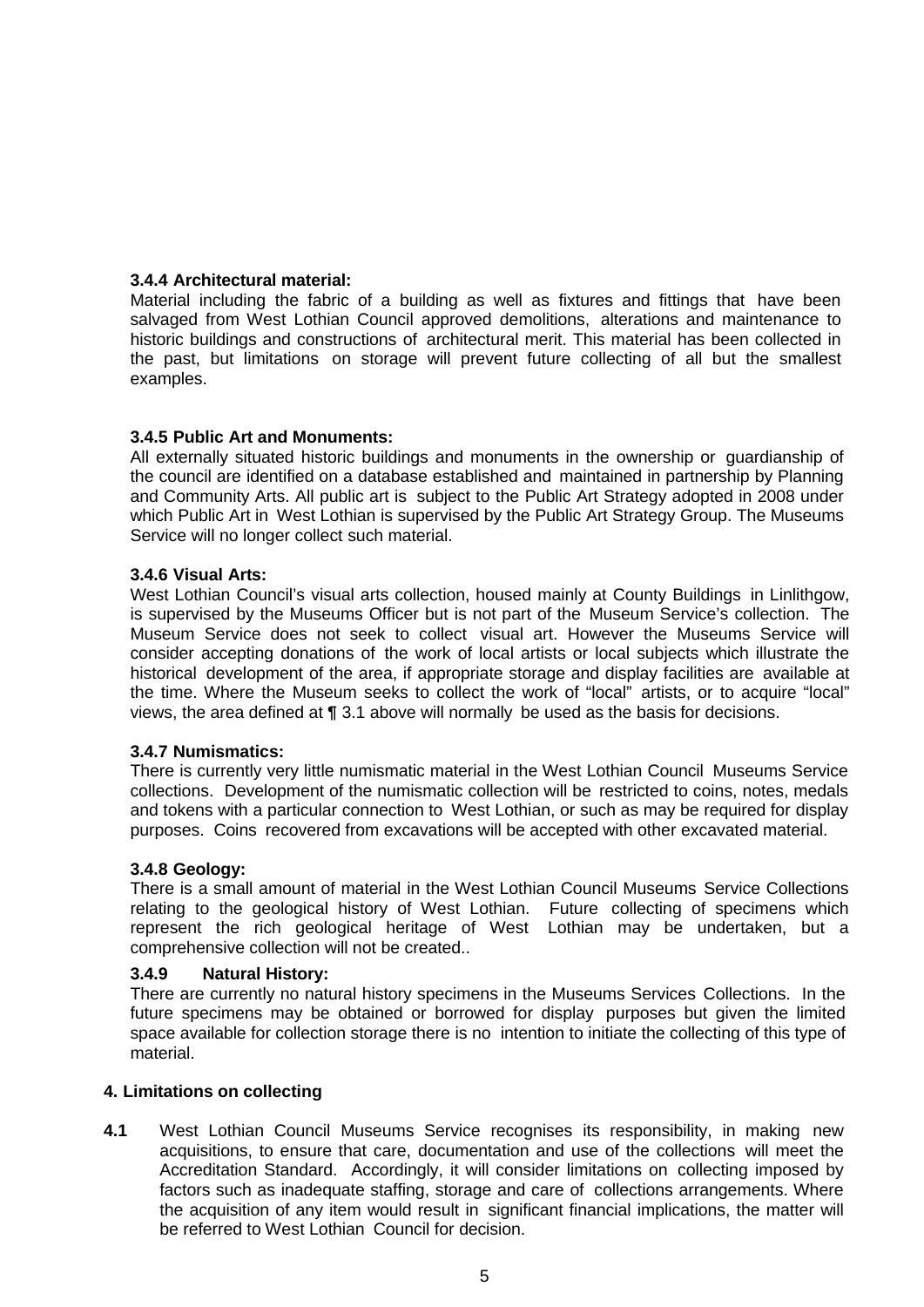- **4.2** The Museums Development Officer as the West Lothian Council's senior museum professional, will normally have delegated authority and responsibility for the acceptance or rejection of potential gifts or bequests to the Museum, for soliciting gifts of material for the collections within the terms of this policy, and for making recommendations and taking action on the purchase of material in accordance with this Policy and within West Lothian Council's normal standing orders.
- **4.3** Items offered to West Lothian Council Museums Service as gifts or bequests will not normally be accepted if they are subject to any restrictive covenant or special conditions, such as that they be displayed in a particular way. In exceptional circumstances, if the Museums Development Officer feels that the item(s) in question are of over-riding importance, West Lothian Council may be asked to approve the acquisition of a specific item to which conditions are attached. A general exception to this rule will be deemed to exist in respect of restrictive covenants or conditions intended only to assure the permanent protection of the item concerned in the Museum's collections, such as restrictions placed upon any legal powers of disposal that the Museum may have; under such circumstances, the Museums Development Officer may reasonably recommend that West Lothian Council accept the gift or bequest in question.
- **4.4** The acceptance of items, on loan, normally for a finite period for display or specific study, may be authorised by the Museums Development Officer acting on West Lothian Council's behalf. In exceptional cases, a privately owned item of major importance that falls within the scope of this Policy may be accepted on a finite long loan, whether or not it is required for immediate display or study. No item will be received on "permanent loan", a term which has no legal status. The period of all loans will normally be agreed in writing between the Museums Development Officer and the owner of the item at the time of deposit and will not normally exceed five years. Where the term of a loan has expired, it may be renewed or extended for further finite periods, at the discretion of both the owner and the Museums Development Officer.

### **5. Collecting policies of other museums**

The museum will take account of the collecting policies of other museums and other organisations collecting in the same or related areas or subject fields. It will consult with these organisations where conflicts of interest may arise or to define areas of specialisms, in order to avoid unnecessary duplication and waste of resources.

Specific reference is made to the following museum(s):

**Almond Valley Heritage Trust** is recognised as holding a nationally significant collection related to the shale oil industry. The trust also collects objects connected to West Lothian's arable and livestock farming, geology and the engineering and extractive industries.

**Linlithgow Heritage Trust** defines its collecting area as the geographical area within the boundaries of the Royal Burgh of Linlithgow, the Parish of Linlithgow and historically Linlithgow as County Town of Linlithgowshire.

**Bennie Museum Trust** defines its collecting area as the administrative boundaries of Bathgate, Boghall and Torphichen Community Councils.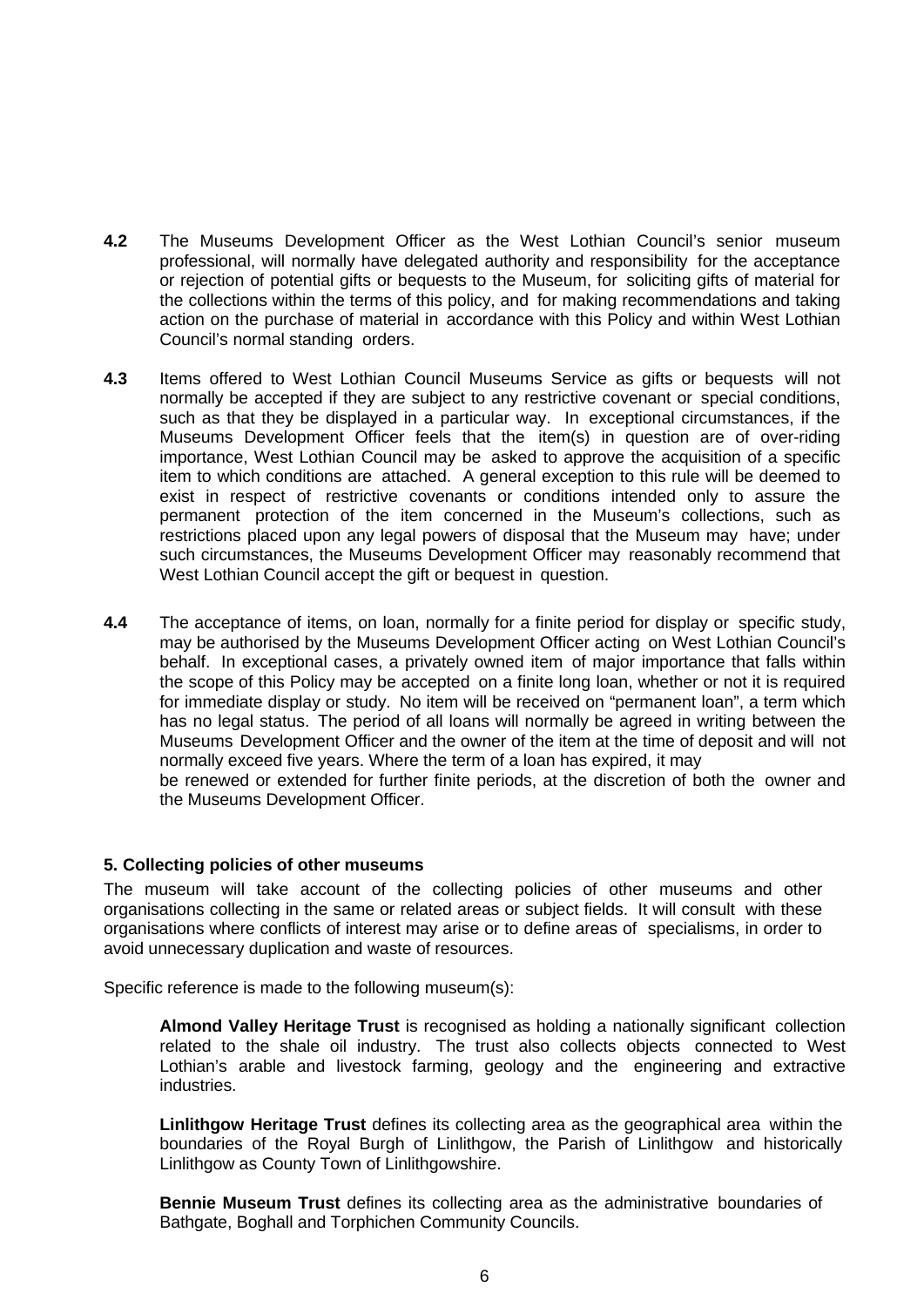## **West Lothian Council Archives**

All archival collections as defined by the Code of Practice on Archives for Museums in the United Kingdom will be offered to West Lothian Council Archives Service in the first instance. However as West Lothian Council Museums Service holds some archives, including photographs and printed ephemera, it will be guided by the Code of Practice on Archives for Museums and Galleries in the United Kingdom (3<sup>rd</sup> ed., 2002).

## **6. Policy review procedure**

The Acquisition and Disposal Policy will be published and reviewed from time to time, at least once every five years. The date when the policy is next due for review is noted above.

Museum Galleries Scotland will be notified of any changes to the Acquisition and Disposal Policy, and the implications of any such changes for the future of existing collections.

## **7. Acquisitions not covered by the policy**

- **7.1** Acquisitions outside the current stated policy will only be made in very exceptional circumstances, and then only after proper consideration by the governing body of the museum itself, having regard to the interests of other museums.
- **7.2** In an emergency, and to ensure the preservation locally [and in public ownership] of important material, the Museums Development Officer is exceptionally authorised to collect material from outside the museum's stated collecting area, relating to those parts of the Lothians not yet covered by any museum service. Such material is acquired on the understanding that it may be transferred to other museums at a future time.

### **8. Acquisition procedures**

- **8.1** West Lothian Council Museums Service will exercise due diligence and will make every effort not to acquire, whether by purchase, gift, bequest or exchange, any object or specimen unless the governing body or responsible officer is satisfied that the museum can acquire valid title to the item in question.
- **8.2** In particular, West Lothian Council Museums Service will not acquire any object or specimen unless it is satisfied that the object or specimen has not been acquired in, or exported from, its country of origin (or any intermediate country in which it may have been legally owned) in violation of that country's laws.

(For the purposes of this paragraph 'country of origin' includes the United Kingdom).

- **8.3** In accordance with the provisions of the UNESCO 1970 Convention on the Means of Prohibiting and Preventing the Illicit Import, Export and Transfer of Ownership of Cultural Property, which the UK ratified with effect from November 1 2002, West Lothian Council Museums Service will reject any items that have been illicitly traded. The Governing body will be guided by the UK national guidance on the responsible acquisition of cultural property issued by DCMS in 2005.
- **8.4** So far as biological and geological material is concerned, West Lothian Council Museums Service will not acquire by any direct or indirect means any specimen that has been collected, sold or otherwise transferred in contravention of any national or international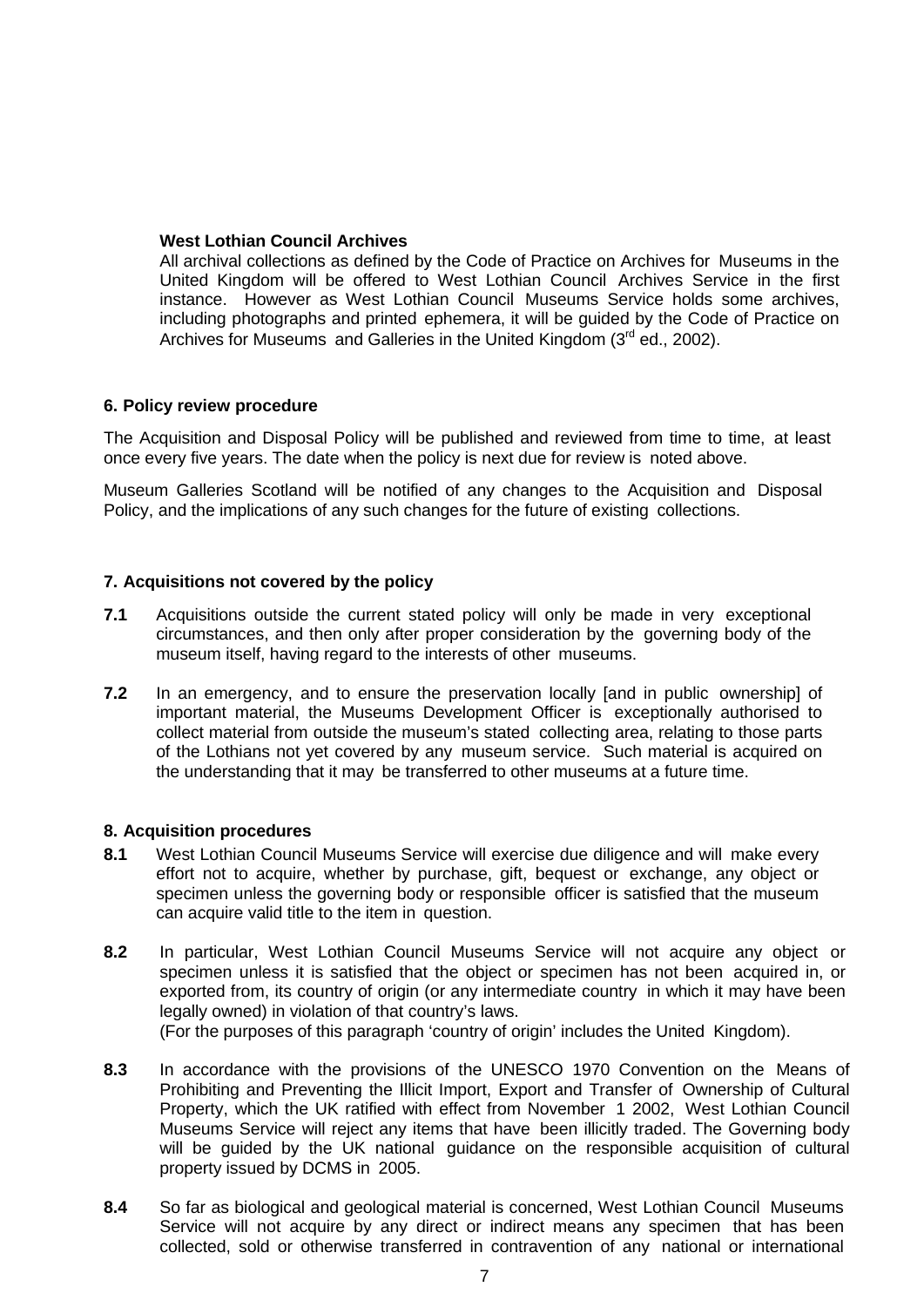wildlife protection or natural history conservation law or treaty of the United Kingdom or any other country, except with the express consent of an appropriate outside authority.

- **8.5** The museum will not acquire archaeological antiquities (including excavated ceramics) in any case where the governing body or responsible officer has any suspicion that the circumstances of their recovery involved a failure to follow the appropriate legal procedures.
- **8.6** In Scotland, under the laws of *bona vacantia* including Treasure Trove, the Crown has title to all ownerless objects including antiquities. Scottish archaeological material cannot therefore be legally acquired by means other than by allocation to West Lothian Council Museums Service by the Crown. Where the Crown chooses to forego its title to a portable antiquity, a Curator or other responsible person acting on behalf of West Lothian Council*,*  can establish that valid title to the item in question has been acquired by ensuring that a certificate of 'No Claim' has been issued on behalf of the Crown.
- **8.7** Any exceptions to the above clauses 8.1, 8.2, 8.3, 8.5 or 8.6 will only be because the museum is either:
	- acting as an externally approved repository of last resort for material of local (UK) origin; or
	- acquiring an item of minor importance that lacks secure ownership history but in the best judgement of experts in the field concerned has not been illicitly traded; or
	- acting with the permission of authorities with the requisite jurisdiction in the country of origin; or
	- · in possession of reliable documentary evidence that the item was exported from its country of origin before 1970.

In these cases the museum will be open and transparent in the way it makes decisions and will act only with the express consent of an appropriate outside authority.

**8.8** The museum does not hold or intend to acquire any human remains.

# **9. Spoliation**

The museum will use the statement of principles 'Spoliation of Works of Art during the Nazi, Holocaust and World War II period', issued for non-national museums in 1999 by the Museums and Galleries Commission.

### **10. The Repatriation and Restitution of objects and human remains**

The museum's governing body, acting on the advice of the museum's professional staff, if any, may take a decision to return human remains (unless covered by the "Guidance for the care of human remains in museums" issued by DCMS in 2005) , objects or specimens to a country or people of origin. The museum will take such decisions on a case by case basis; within its legal position and taking into account all ethical implications and available guidance. This will mean that the procedures described in 12.1 -12.4, 12.7 and 12.14 below will be followed but the remaining procedures are not appropriate.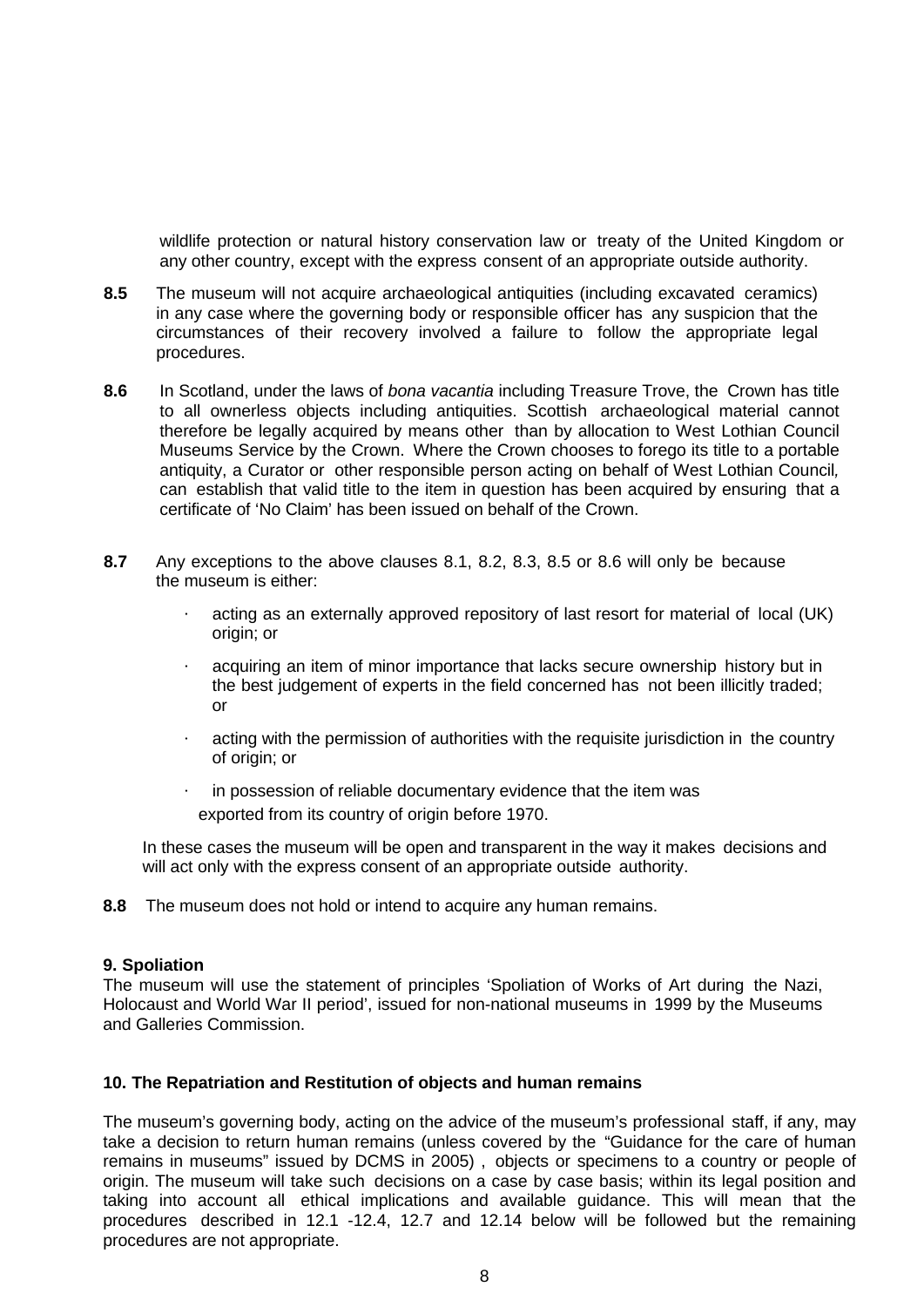## **11 Management of Archives**

See ¶ 5 above and reference to West Lothian Council Archives

# **12 Disposal procedures Disposal**

### **preliminaries**

- **12.1** The governing body will ensure that the disposal process is carried out openly and with transparency.
- **12.2** By definition, West Lothian Council Museums Service has a long-term purpose and holds collections in trust for society in relation to its stated objectives. West Lothian Council therefore accepts the principle that sound curatorial reasons for disposal must be established before consideration is given to the disposal of any items in the museum's collection.

#### **Reasons for Disposal**

- **12.2.1** To remove from the collections any item which is too badly damaged or deteriorated to be of any further use for the purposes of the museum.
- **12.2.2** To improve the curatorial care of the collections by the disposal of duplicate or unprovenanced material of low intrinsic relevance to the Acquisition Policy.
- **12.2.3** To transfer to the ownership of another Accredited museum any item which, by reasons of changes in public, social or educational need, administrative responsibility, development priorities, or the establishment of a new Accredited museum, the Museums Development Officer advises the West Lothian Council would be more appropriately placed elsewhere.
- **12.3** The museum will confirm that it is legally free to dispose of an item and agreements on disposal made with donors will be taken into account.
- **12.3.1** Items given or bequeathed will not normally be disposed of without prior consultation with the original donors or their families within the first generation, and wherever possible their approval should be obtained to the course of action proposed. This is, however, a matter of courtesy rather than a legal requirement. The Museums Development Officer shall be entitled to waive this requirement where all reasonable efforts to trace a donor have failed, and additionally where no details of the donor exist.
- **12.3.2** In appropriate circumstances, having taken account of the procedure set out in paragraphs 12.2-12.3 and12.7-12.8 of this Policy, the Museums Development Officer may recommend the return of an item to its original donor.
- **12.4** When disposal of a museum object is being considered, the museum will establish if it was acquired with the aid of an external funding organisation. In such cases, any conditions attached to the original grant will be followed. This may include repayment of the original grant and a proportion of the proceeds if the item is disposed of by sale.

### **Motivation for disposal and method of disposal**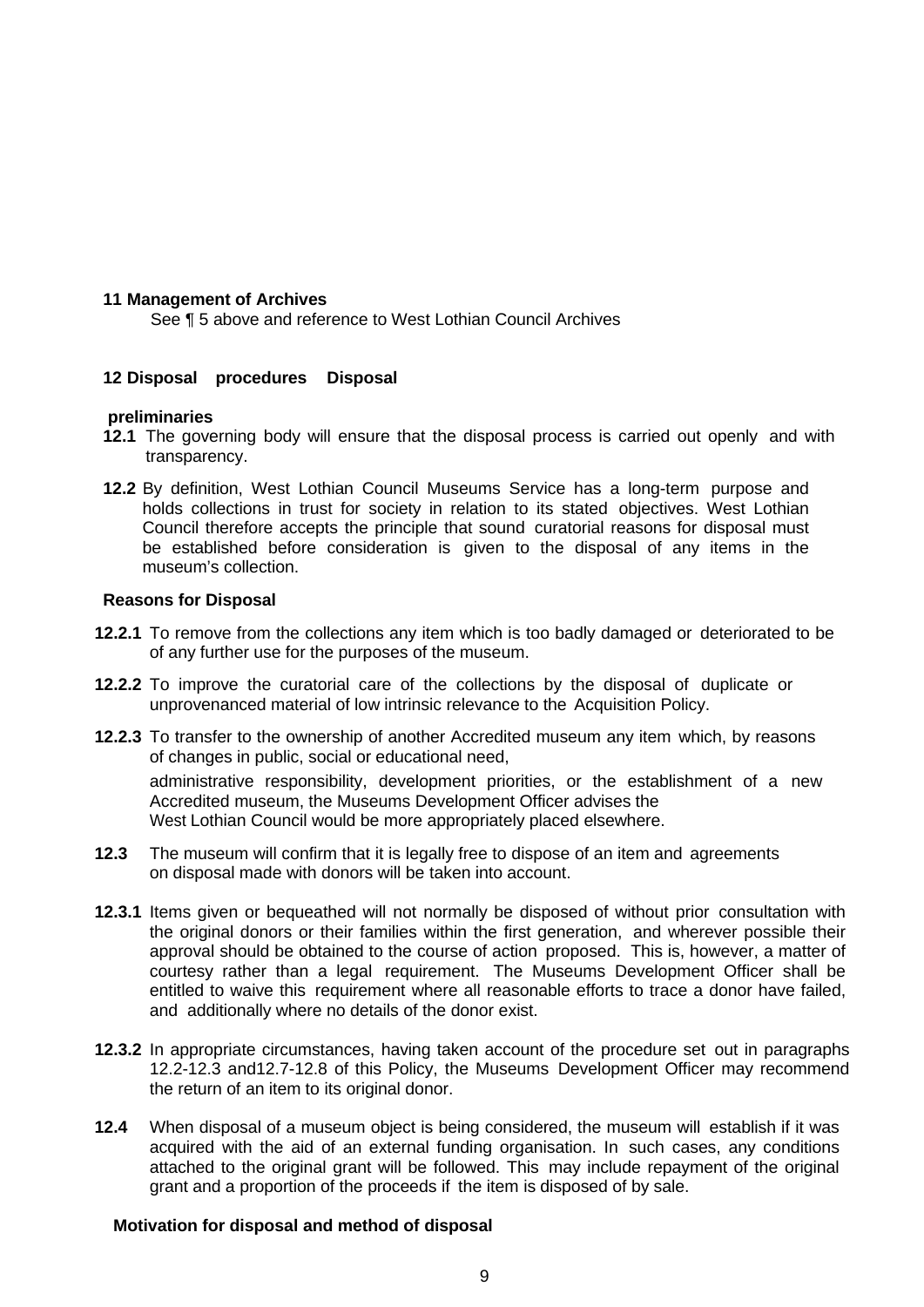- **12.5** When disposal is motivated by curatorial reasons the procedures outlined in paragraphs 12.7-12.15 will be followed and the method of disposal may be by gift, sale or destruction.
- **12.6** In exceptional cases, the disposal may be motivated principally by financial reasons. The method of disposal will therefore be by sale and the procedures outlined below in paragraphs 12.7-12.13 and 12.15 will be followed. In cases where disposal is motivated by financial reasons, the governing body will not undertake disposal unless it can be demonstrated that all the following exceptional circumstances are met in full:
	- · the disposal will significantly improve the long-term public benefit derived from the remaining collection,
	- · the disposal will not be undertaken to generate short-term revenue (for example to meet a budget deficit),
	- the disposal will be undertaken as a last resort after other sources of funding have been thoroughly explored.

# **The disposal decision-making process**

**12.7** Whether the disposal is motivated either by curatorial or financial reasons, the decision to dispose of material from the collections will be taken by the governing body only after full consideration of the reasons for disposal. Other factors including the public benefit, the implications for the museum's collections and collections held by museums and other organisations collecting the same material or in related fields will be considered*.* External expert advice will be obtained and the views of stakeholders such as donors, researchers, local and source communities and others served by the museum will also be sought.

**12.7.1** Where recommendations concerning the disposal of museum items are to be made, it is understood that there will need to be certain preliminary investigations before a report can usefully be brought before the West Lothian Council. This may include such matters as obtaining valuations, seeking the views of donors, and contacts with other Accredited museums which may be interested in accepting transfers. Within the terms of this policy, it is understood that the Museums Development Officer under the supervision of the Chief Executive Officer has authority to act in this way, without prejudice to West Lothian Council's eventual decision.

# **Responsibility for disposal decision-making**

**12.8** No museum item may be disposed of without the specific authority of West Lothian Council, through the acceptance of a minute of the appropriate Committee according to West Lothian Council's normal standing orders. A decision to dispose of a specimen or object, whether by gift, sale or destruction will be the responsibility of the West Lothian Council acting on the advice of the Museums Development Officer, and not of the Museums Development Officer acting alone.

**12.8.1** If the disposal of a quantity of similar material is proposed, West Lothian Council may, however, give the Museums Development Officer delegated authority to act in the specific, once a general principle has been approved.

**12.8.2** Where recommendations concerning the disposal of museum items are to be made, it is understood that there will need to be certain preliminary investigations before a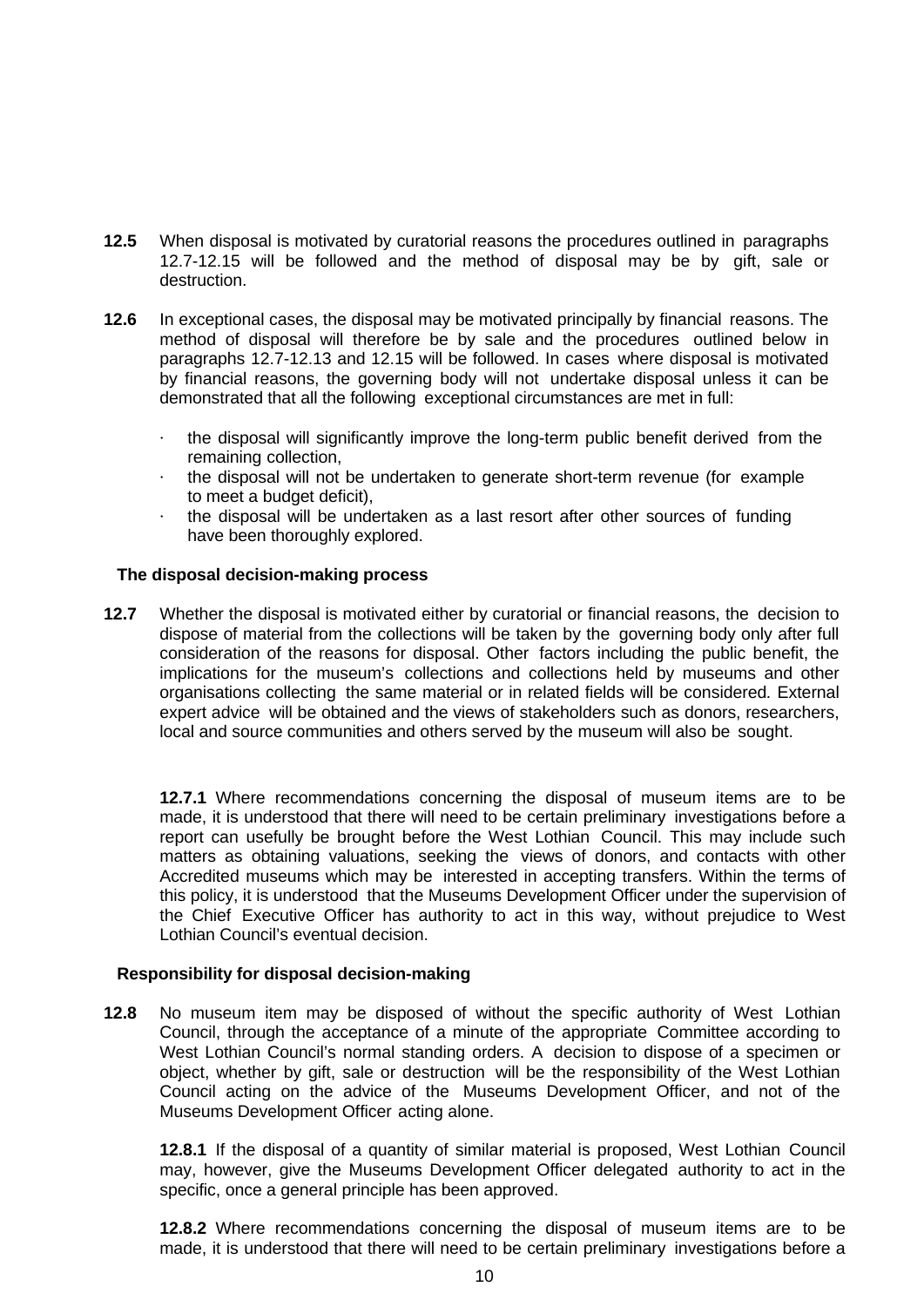report can usefully be brought before the West Lothian Council. This may include such matters as obtaining valuations, seeking the views of donors, and contacts with other Accredited museums which may be interested in accepting transfers. Within the terms of this policy, it is understood that the Museums Development Officer under the supervision of the Chief Executive Officer has authority to act in this way, without prejudice to West Lothian Council's eventual decision.

**12.8.3** The destruction of a museum item will only be acceptable if it has been seriously damaged, or has deteriorated beyond the point of further usefulness to the collection or for reasons of health and safety. The decision to de- accession in this way must be authorised by the West Lothian Council acting on the advice of the Museums Development Officer. The item will need to be formally de-accessioned and the destruction must be carried out in a discreet, confidential and permanent fashion.

# **Use of proceeds of sale**

- **12.9** Any monies received by West Lothian Council from the disposal of items will be applied for the benefit of the collections. This normally means the purchase of further acquisitions. In exceptional cases, improvements relating to the care of collections in order to meet or exceed Accreditation requirements relating to the risk of damage to and deterioration of the collections may be justifiable. Any monies received in compensation for the damage, loss or destruction of items will be applied in the same way. Advice on those cases where the monies are intended to be used for the care of collections will be sought from MLA.
- **12.10** The proceeds of a sale will be ring-fenced so it can be demonstrated that they are spent in a manner compatible with the requirements of the Accreditation standard.

## **Disposal by gift or sale**

- **12.11** Once a decision to dispose of material in the collection has been taken, priority will be given to retaining it within the public domain, unless it is to be destroyed. It will therefore be offered in the first instance, by gift or sale, directly to other Accredited Museums likely to be interested in its acquisition.
- **12.12** If the material is not acquired by any Accredited Museums to which it was offered directly as a gift or for sale, then the museum community at large will be advised of the intention to dispose of the material, normally through an announcement in the Museums Association's Museums Journal, and in other specialist journals where appropriate.
- **12.13** The announcement relating to gift or sale will indicate the number and nature of specimens or objects involved, and the basis on which the material will be transferred to another institution. Preference will be given to expressions of interest from other Accredited Museums. A period of at least two months will be allowed for an interest in acquiring the material to be expressed. At the end of this period, if no expressions of interest have been received, the museum may consider disposing of the material to other interested individuals and organisations giving priority to organisations in the public domain.
- **12.14** The museum will not dispose of items by exchange.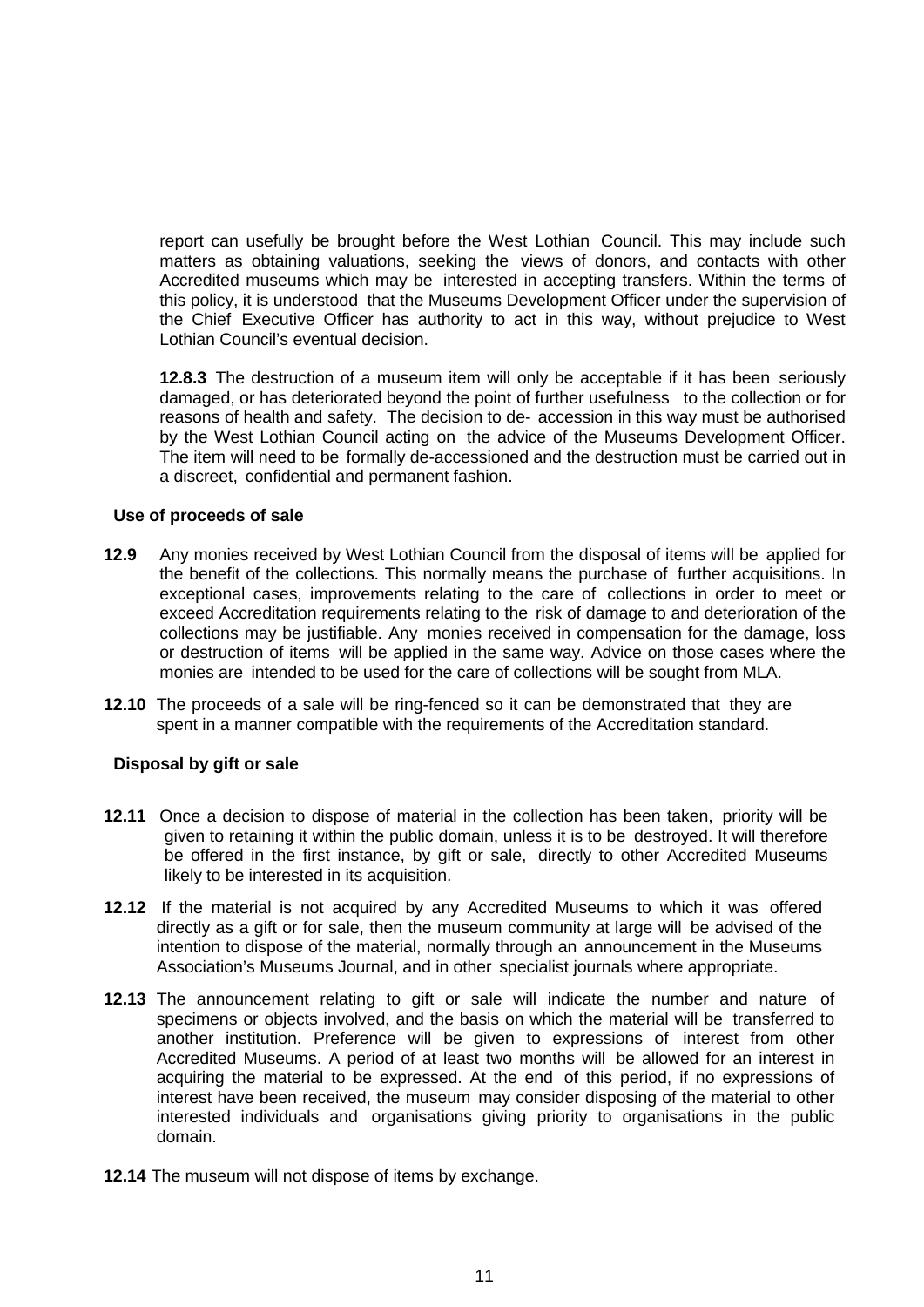## **Documenting disposal**

**12.15** Full records will be kept of all decisions on disposals and the items involved and proper arrangements made for the preservation and/or transfer, as appropriate, of the documentation relating to the items concerned, including photographic records where practicable in accordance with SPECTRUM Procedure de- accession and disposal.